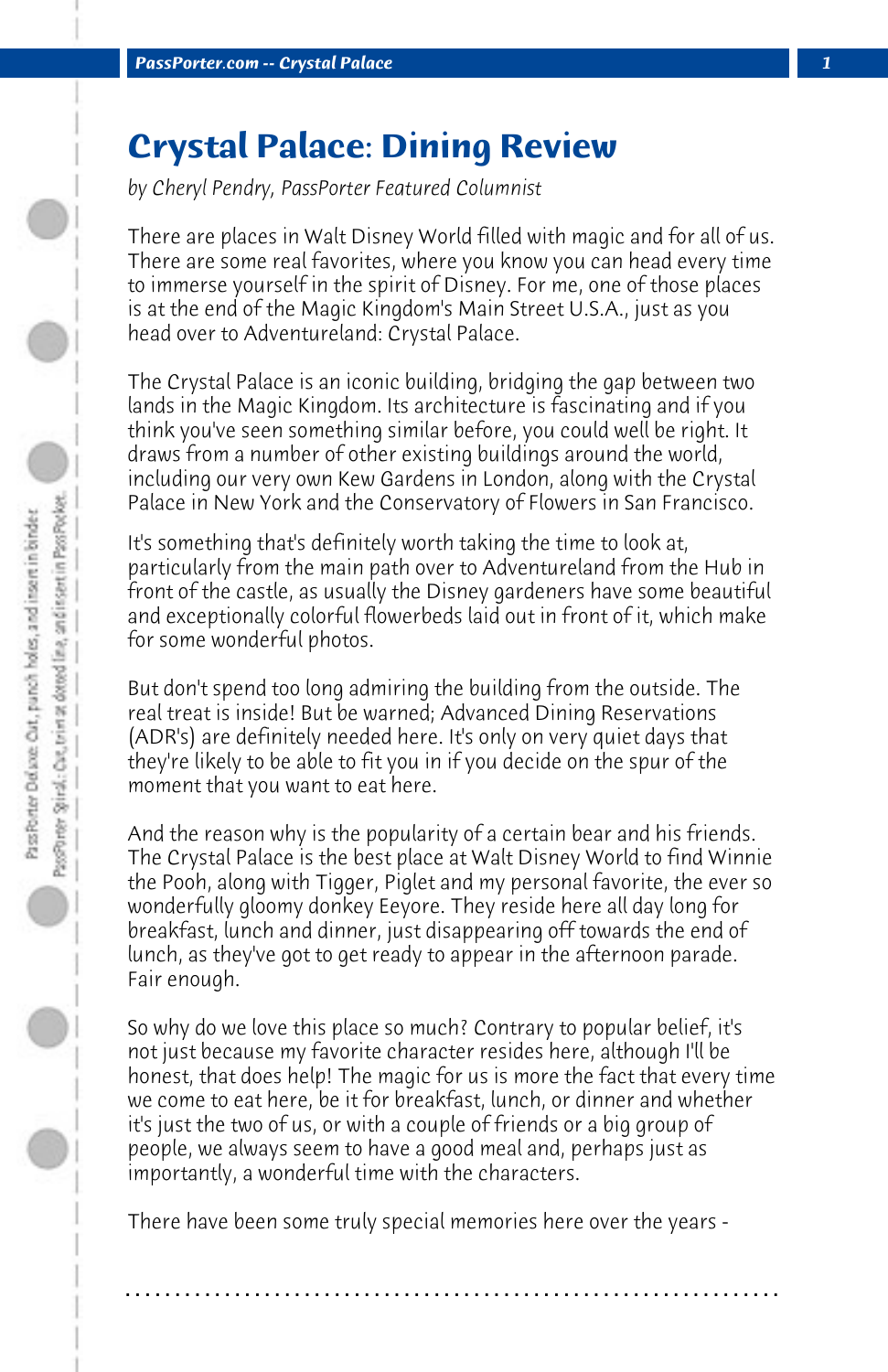from Eeyore presenting me with my birthday cake and wishing me a happy birthday to Pooh Bear desperately trying to get past our table and getting stuck behind one of our group's chairs and then having to be pulled free, to the incident with Piglet, where my wayward husband, who's never been much of a fan of the poor pig, was eating bacon as Piglet arrived. Mark set to work on Piglet's arm with knife and fork, which required a full blown apology down on his knees before he was forgiven. Even writing that just brings the memories back and brings a smile to my face. Somehow the characters here always seem to go above and beyond the call of duty to really have fun with you and to make it a truly special meal.

And then there's the other important ingredient to any meal -- the food. It's an eat as much as you like buffet throughout the day, with the food obviously changing between meals and the prices doing likewise, increasing as the day goes on. Breakfast is pretty much as you'd expect it to be, with lots of traditional items, but also a great selection of fruits and cheeses, alongside the hot items. We're not huge breakfast fans, preferring instead to snack and then have big lunches and dinner and, for us, that's where the Crystal Palace really comes alive.

Lunch and dinner have similar menus, albeit with some items only appearing at one meal or the other. For example you'll only find the peel and eat shrimp and soups on the dinner menu. Having said that, both meals bring some wonderful salads and dressings, along with a selection of cold meats and cheeses, a wide range of vegetables, some good pasta, rice and noodle dishes, with a stunning range of main courses. You wouldn't necessarily expect to find items such as green Thai curry chicken or fruit and vegetable tofu curry at a character meal, but we have found them here, and there are more straightforward dishes for less adventurous eaters, such as chicken, steak, pork and salmon. The fish here has always been superb and I'm told by those who eat meat that there are no complaints on that front either.

Then there are the desserts and it's definitely worth saving some room to sample these. The kids will love the sundae bar (in fact they'll probably enjoy all the offerings on the children's buffet) and as an ice cream-loving adult, that's another area I can recommend, but don't miss the other desserts. Choices are likely to include delicacies such as mango flan, banana bread pudding, apple cobbler or perhaps some of my favorites, like the double chocolate brownies and pineapple upside down cake.

Suddenly, having remembered all the fun interaction with the characters and the wonderful food, I find myself wondering how long it is to our next visit there. Then I remember, by the time you read this, I'll

**. . . . . . . . . . . . . . . . . . . . . . . . . . . . . . . . . . . . . . . . . . . . . . . . . . . . . . . . . . . . . . . . . .**